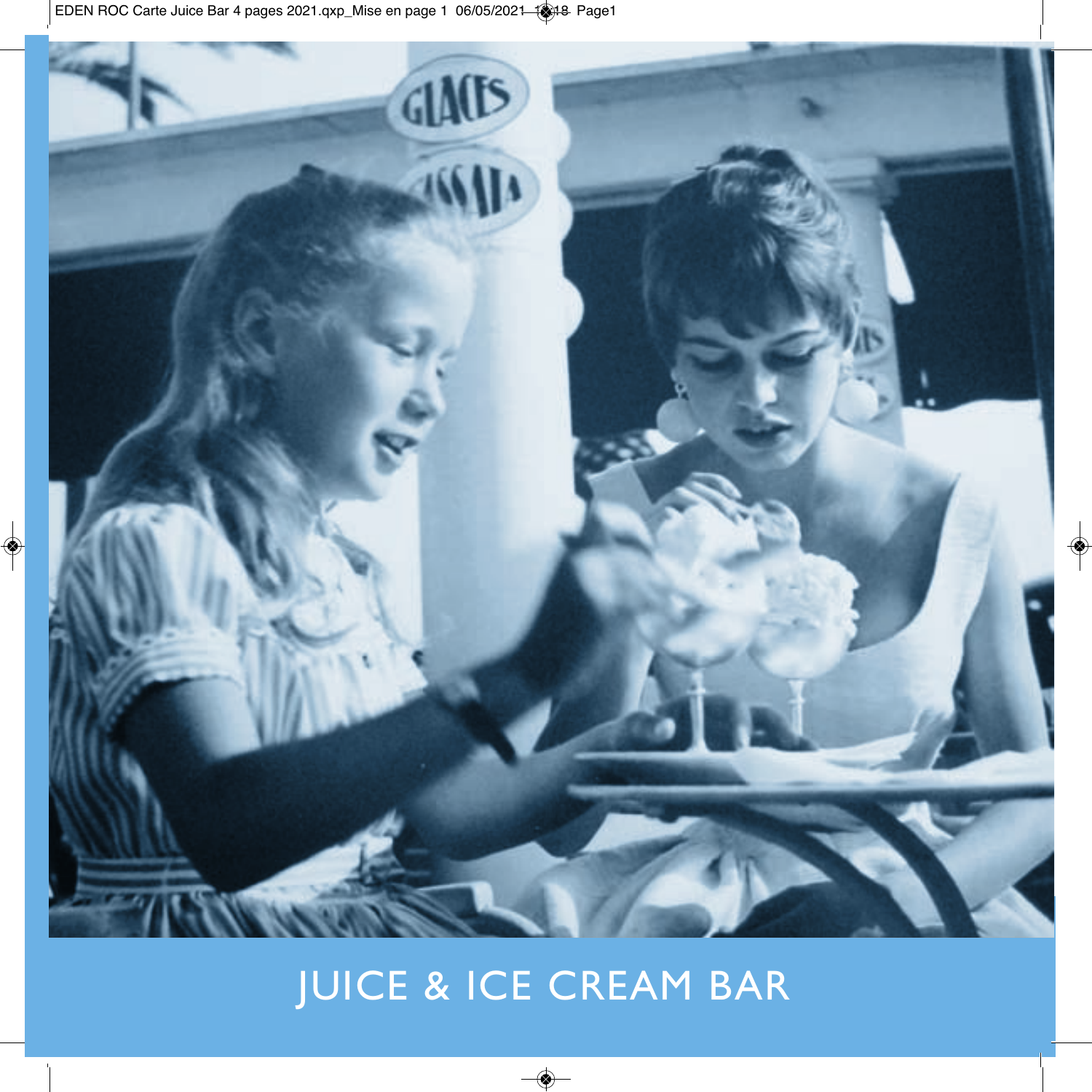# COCKTAILS DE JUS DE FRUITS & DE LÉGUMES FRAIS

### FRESH FRUIT & VEGETABLE JUICE COCKTAILS

50 cl - 20 €

### FRENCH RIVIERA

Pêche, nectarine, melon & abricot Peach, nectarine, melon & apricot

### BREAK

Pomme, épinard, céleri, banane & amande Apple, spinach, celery, banana & almond

#### **VEGGI**

Concombre, céleri, fenouil, tomate, betterave & carotte Cucumber, celery, fennel, tomato, beetroot & carrot

### **GREEN IUICE**

Kale, pomme, concombre & menthe Kale, apple, cucumber & mint

### AVOCADO

Avocat, banane, mangue & lait d'amande Avocado, banana, mango & almond milk

### AFTER SPORT

Banane, framboise, myrtille, orange & lait d'amande Banana, raspberry, blueberry, orange & almond milk

### HEART BENEFITS

Mangue, framboise, myrtille & pastèque Mango, raspberry, blueberry & watermelon

#### **DETOX**

Ananas, banane, pomme, carotte, betterave & gingembre Pineapple, banana, apple, carrot, beetroot & ginger

### FAT BURNER

Orange, kiwi, citron, pamplemousse & ananas Orange, kiwi, lemon, grapefruit & pineapple

#### ANTI-OX

Fruits rouges, pastèque, pomme, kiwi & citron Red fruits, watermelon, apple, kiwi & lemon

### BOOSTER

Carotte, gingembre, orange & pomme Carrot, ginger, orange & apple

### DIGEST

Mangue, ananas, orange & fruit de la passion Mango, pineapple, orange & passion fruit

### $-$  NOIX DE COCO – COCONUT 20  $\epsilon$

### SHOOTERS MINUTE 7 cl - 5 €

### ELECTROSHOT

Fenouil, pomme Fennel, apple

### BETASHOT

Pomme, kale Apple, kale

CHILISHOT Citron, pomme, jalapeño Lemon, apple, jalapeño

DRAGON BREATH Gingembre, citron, jaklapeño Ginger, lemon, jalapeño

BEETROOT SHOT Betterave, gingembre, citron Beetroot, ginger, lemon

> KALE SHOT Kale, citron vert Kale, lime

FENNEL SHOT Fenouil, citron vert Fennel, lime

#### **SCORPION**

Ananas, gingembre, citron vert, orange Pineapple, ginger, lime, orange

## SUPERFOOD

Supplément - Extra 5 €

SPIRULINE – SPIRULINA CHANVRE – HEMP ORGE – BARLEY CHIA – CHIA SEED BAOBAB – BAOBAB ALOE VERA – ALOE VERA LUCUMA – LUCUMA

Prix nets en Euros, taxes et service compris - Net prices in Euros, taxes and service included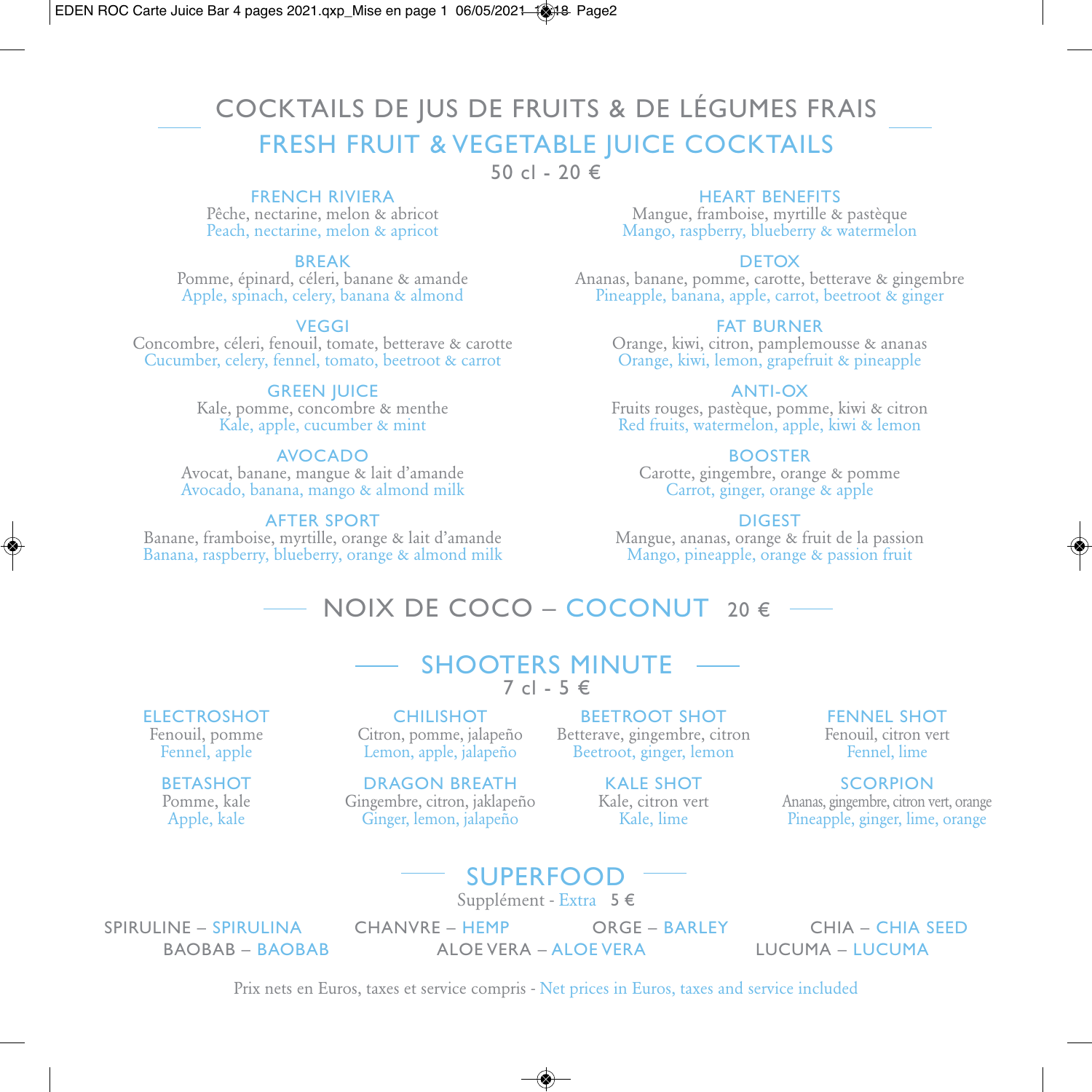# GLACES & SORBETS MAISON HOME-MADE ICE CREAMS & SORBETS

Petit cornet gaufré avec un topping au choix - 1 boule - Small cone with one topping - 1 scoop  $10 \in$ Grand cornet gaufré avec un topping au choix - 2 boules - Large cone with one topping - 2 scoops  $15 \in$ 

> Pot avec un topping au choix - 3 boules - Cup with one topping - 3 scoops 20  $\epsilon$ Boule supplémentaire - Extra scoop 10 €

### CRèMES GLACÉES – ICE CREAMS SORBETS – SORBETS

Vanille de Madagascar Vanilla from Madagascar Chocolat grand cru 64% Chocolate grand cru 64%

> Caramel fleur de sel Salted caramel

Pistache de Sicile Sicilian Pistachio Glace du jour Ice cream of the day

Fraises du pays Local strawberries

Framboise Raspberry Citron de Menton Lemon from Menton Pêche blanche White peach

Sorbet du jour Sorbet of the day

### TOPPINGS

### CRAQUANTS – CRUNCHY

Amandes caramélisées Caramelized almonds

Noisettes caramélisées Caramelized hazelnuts

Eclats oréo chocolat Oreo chocolate slivers

### GOURMANDS – SWEETS

Sauce caramel beurre salé Salted better caramel sauce

> Sauce caramel Caramel sauce

Sauce chocolat Chocolate sauce

Sauce fruits rouges Red berries sauce

Sauce noisette Hazelnut sauce LUDIQUES – FUN Smarties Smarties

Vermicelles colorés Colored vermicelli

Fraises Tagada Tagada strawberries

Bonbons Haribo Haribo candy

### MILKSHAKES OU SMOOTHIES 50 cl - 20 €

Prix nets en Euros, taxes et service compris - Net prices in Euros, taxes and service included